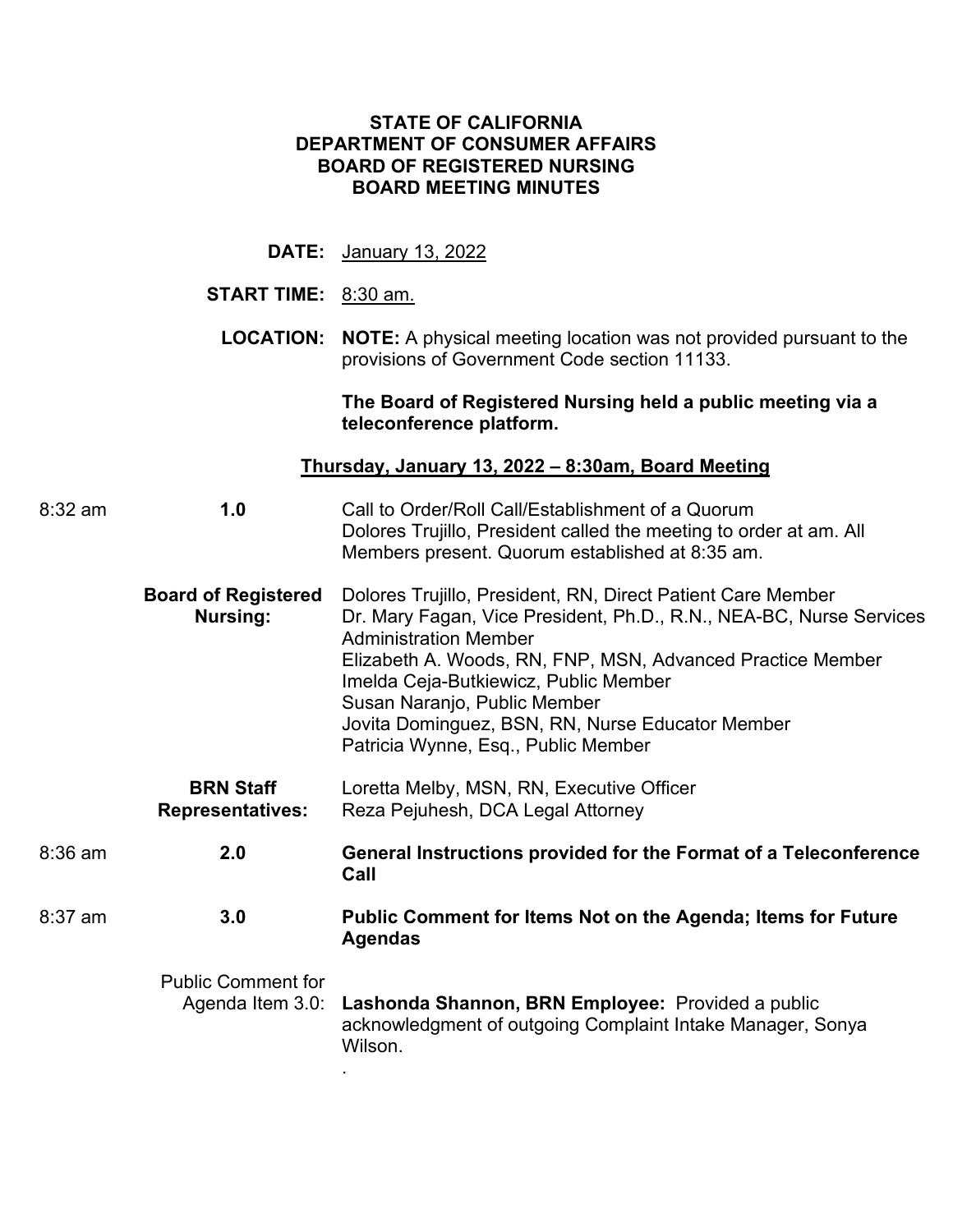**Chris Crescioli:** Stated that he was upset with an expert witness that Presented by: Heather Hoganson, DCA Regulatory Unit Attorney DT Presented by: Heather Hoganson, DCA Regulatory Unit Attorney and spelling errors as well as formatting and contextual changes that do of Authority for making non substantive edits to reports minutes and purpose of the report, minutes, or correspondence." Adding a new 4<sup>th</sup> 8:45 am **4.0**  MOTION: **Dolores Trujillo:** Motion to accept the corrections to the minutes. SECOND: **Imelda Ceja-Butkiewicz**  Public Comment for Agenda Item 4.0: No public comment. VOTE: 8:51 am **5.0**  Board Discussion: MOTION: he believed falsified information. **Review and Vote on Corrected August 4-5, 2021, Board Meeting Minutes Vote DT SN JD MF EW IC-B PW Y Y Y Y Y Y A Key: Yes: Y | No: N | Abstain: A | Absent for Vote: AB Motion Passed Discussion and Possible Action Regarding Delegating Authority to the Executive Officer to Make Non-Substantive Changes to Approved Minutes and Regulatory Proposals/Packages**  Reza Pejuhesh, BRN Legal Council **Dolores Trujillo:** Made a request to change the sentence structure of the proposed action. She requested to change/add the following: "this includes but is not limited to date changes grammar punctuation and not alter the intent and meaning or purpose of the report." **Imelda Ceja-Butkiewicz:** Expressed that she would like these proposals or packages go back to the Administrative Committee for further consideration and review. **Imelda Ceja-Butkiewicz:** Motion to approve the proposed Delegation correspondence as well as section 100 rulemaking changes as it is written in the meeting materials but with the amendment to add the word "**meaning**" in the sentence that contains as "well as formatting and contextual changes that do not alter the intent **meaning** or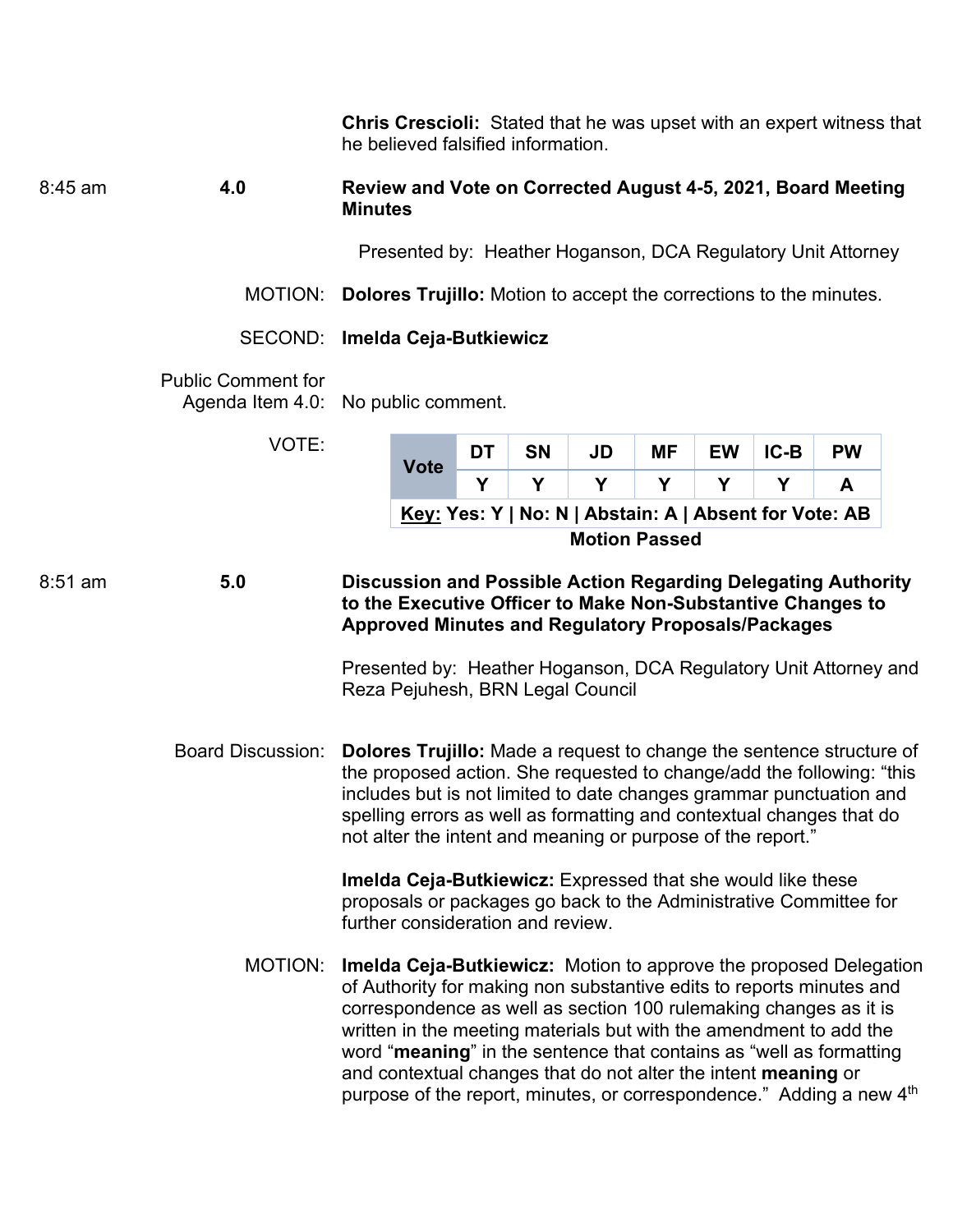language that any such non substantive change shall be approved by paragraph in between the current  $3<sup>rd</sup>$  and  $4<sup>th</sup>$  paragraphs to provide the Administrative Committee before being made.

## SECOND: **Elizabeth Woods**

Public Comment for

Agenda Item 5.0: No public comment.

VOTE:

| <b>Vote</b>                                            | DТ | <b>SN</b> | JD | <b>MF</b> |  | EW IC-B | <b>PW</b> |  |
|--------------------------------------------------------|----|-----------|----|-----------|--|---------|-----------|--|
|                                                        |    |           |    |           |  |         |           |  |
| Key: Yes: Y   No: N   Abstain: A   Absent for Vote: AB |    |           |    |           |  |         |           |  |

**Motion Passed** 

9:10 am **6.0 Discussion and Possible Action Regarding Appointment by Board President of Committee Members and/or Chairs, and Approval by the Board** 

> Dolores Trujillo appointed new Board Member, Patricia Wynne, to two separate Committees.

Board Discussion: **Elizabeth Woods:** Expressed the need for orientation and discussion with the Board Members before a new Board Member is appointed to a certain committee.

> **Mary Fagan:** Expressed the need for orientation for new Board members in regard to committees.

- MOTION: **Dolores Trujillo:** Motion to appoint Patricia Wynne to Education/Licensing Committee and Enforcement Intervention **Committee**
- SECOND: **Imelda Ceja-Butkiewicz**
- Public Comment for **Ethel P:** Expressed gratitude for being able to participate in the public Agenda Item 6.0: meeting.

**Karin Lightfoot:** Applauded the Board for importance or mentorship in regard to committees. Expressed curiosity and interest to Board member Patricia Wynne's strengths coming onto the Board.